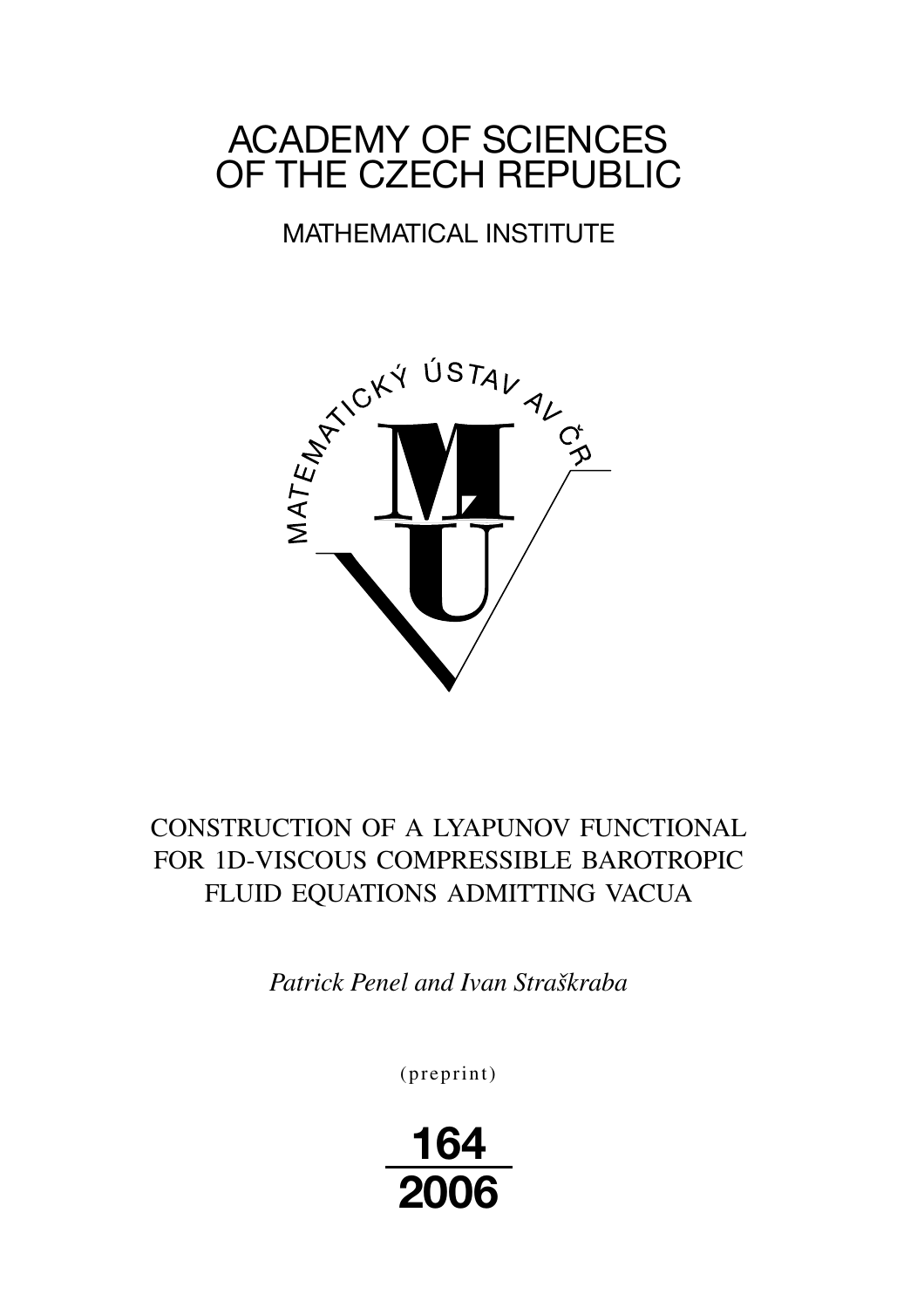### CONSTRUCTION OF A LYAPUNOV FUNCTIONAL FOR 1D-VISCOUS COMPRESSIBLE BAROTROPIC FLUID EQUATIONS ADMITTING VACUA

Patrick Penel and Ivan Straškraba

#### Abstract

The Navier-Stokes equations for a compressible barotropic fluid in 1D with zero velocity boundary conditions are considered. We study the case of large initial data in  $H^\pm$  as well as the mass force such that the stationary density is uniquely determined but admits vacua. Missing uniform lower bound for the density is compensated by a careful modication of the construction procedure for a Lyapunov functional known for the case of solutions which are globally away from zero [9]. An immediate consequence of this construction is a decay rate estimate for this highly singular problem. The results are proved in the Eulerian coordinates for a large class of increasing state functions including  $p(\rho) = a \rho^+$  with any  $\gamma > 0$  ( $a > 0$  a constant). constant).

Mathematics Subject Classification (2000): 35Q30, 35B40, 76N15 Keywords: Compressible fluid, Navier-Stokes equations, asymptotic behavior

#### Introduction  $\Omega$

The purpose of this study is *construction of a Lyapunov functional* for 1D Navier-Stokes equations of a viscous compressible barotropic fluid under the influence of a large mass force in the case when the stationary density admits vacua. We assume standard initial-boundary value problem with zero velocity boundary conditions as in  $(1.1) - (1.3)$  below. An immediate product of our construction is a result on a decay rate of evolutionary solution to the stationary one as time tends to infinity (see Theorem 1.1).

There are many results about the global behavior of solutions to equations (1.1),  $(1.2)$  below under different boundary conditions and other data and we refer e.g. to [3], [6], [7], [9], [10] and [11] and the references therein, see also results and comments in a recent monograph [5], Chapter 8.

In this work we continue the research results of which are summarized in [9], where a Lyapunov functional has been constructed for the case of *positive stationary* density given by equations (1.16), (1.17) below. Note that the explicit necessary and sufficient conditions for such a positivity are known (see Proposition 1.3). Since for large class of external forces the stationary densities can contain vacua zones while being uniquely determined, we believe that Lyapunov analysis is important also for this case. To our knowledge, the only result in this direction and generality is in [12], where an analogous problem with a free boundary has been tackled.

The free boundary condition allows us to derive a *global lower bound for the den* $sity$  in terms of the stationary density which we are *not* able to find for the Dirichlet boundary condition and thus have to find an alternative argument. This argument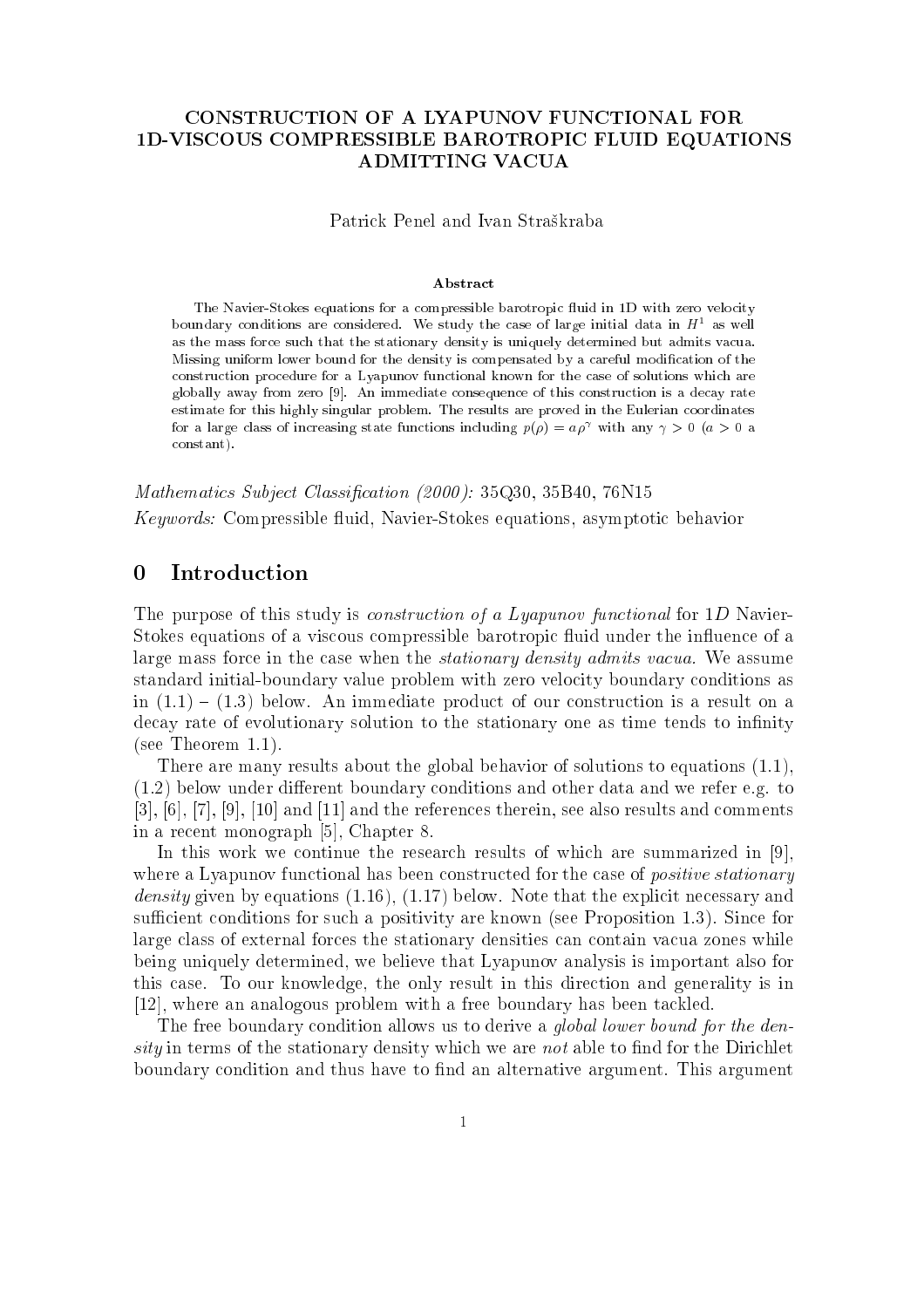is given by a careful use of a comparison quasistationary density approximating the original one. Two crucial apriori estimates play decisive role in the construction. An appropriate form of the energy equality and an estimate utilizing the monotonicity of the state function and the analysis of approximative relation between the quasistationary density and the original density  $\rho$ .

Despite of the singularity of the problem, a large class of mass forces and state functions is admitted. First, we give a survey of already known results which play an important role in the following arguments. Then we present the construction of a special differential equality including the velocity, the density, stationary density and quasistationary density. The terms including quasistationary density are carefully analysed with the aim to exclude it from the differential equality and modify it to a differential inequality including a suitable Lyapunov functional. Resolving the Lyapunov differential inequality we obtain a decay rate for the convergence of the evolutionary solution to the stationary one.

#### Basic known facts and the main result  $\mathbf{1}$

We consider the following system of equations describing 1D-flow of a viscous compressible barotropic fluid

$$
\rho_t + (\rho u)_x = 0,\tag{1.1}
$$

$$
(\rho u)_t + (\rho u^2)_x - (\mu u_x - p(\rho))_x = \rho f \tag{1.2}
$$

in the domain  $\mathcal{U} = \mathcal{U} = \mathcal{U} = \mathcal{U} = \mathcal{U}$  and initial conditions of the boundary and initial conditions of the boundary and initial conditions of the boundary and initial conditions of the boundary and initial co

$$
u|_{x=0,\ell} = 0; \rho|_{t=0} = \rho^{0}(x), u|_{t=0} = u^{0}(x) \text{ in } (0,\ell).
$$
 (1.3)

Suppose that

$$
f(x,t) = f_{\infty}(x) + g(x,t) \text{ with } f_{\infty} \in W^{1,\infty}(0,\ell) \text{ and } g \in L^{\infty,2}(Q_{\infty}).
$$
 (1.4)

Here QT <sup>=</sup> (0; `) - (0; <sup>T</sup> ). Throughout the paper we use the anisotropic Lebesgue space  $L^{n,*}(Q)$  equipped with the norm  $||w||_{L^{q,s}(Q)} := ||||w||_{L^{q}(0,\ell)}||_{L^{s}(0,\infty)},$  W  $\mathbb{T}^r$  means the usual Sobolev space. Let the initial functions satisfy

$$
\rho^0, u^0 \in H^1(0, \ell), \quad 0 < \underline{\rho}^0 \le \rho^0, \quad u^0 \big|_{x=0, \ell} = 0. \tag{1.5}
$$

Our main requirements on the state function  $p$  are as follows.

p is continuous, increasing function on [0; 1); p(0) = 0; p(1) = 1; (1.6)

$$
p' \in L_{\text{loc}}^{\infty}(0,\infty), \quad p'(r) > 0, \ r > 0; \tag{1.7}
$$

$$
p(r) \sim r^{\gamma} \text{ as } r \to 0^+ \text{ with a } \gamma > 0;
$$
 (1.8)

$$
rp'(r) \le \text{const} \quad \text{as } r \to 0^+.
$$
 (1.9)

We shall study the asymptotic behavior of the *strong generalized solution* to problem (1.1) { (1.3) having the following properties: <sup>2</sup> <sup>C</sup>  $\overline{\phantom{a}}$  $\sim$   $\prime$  $\big), \ \rho_x, \rho_t \in L^{2,\infty}(Q_T),$  $\rho > 0$  and  $u \in H$  ( $Q_T$ ) ii L (0,1; H (0,  $\ell$ )),  $u_{xx} \in L$  ( $Q_T$ ) for any  $T > 0$ .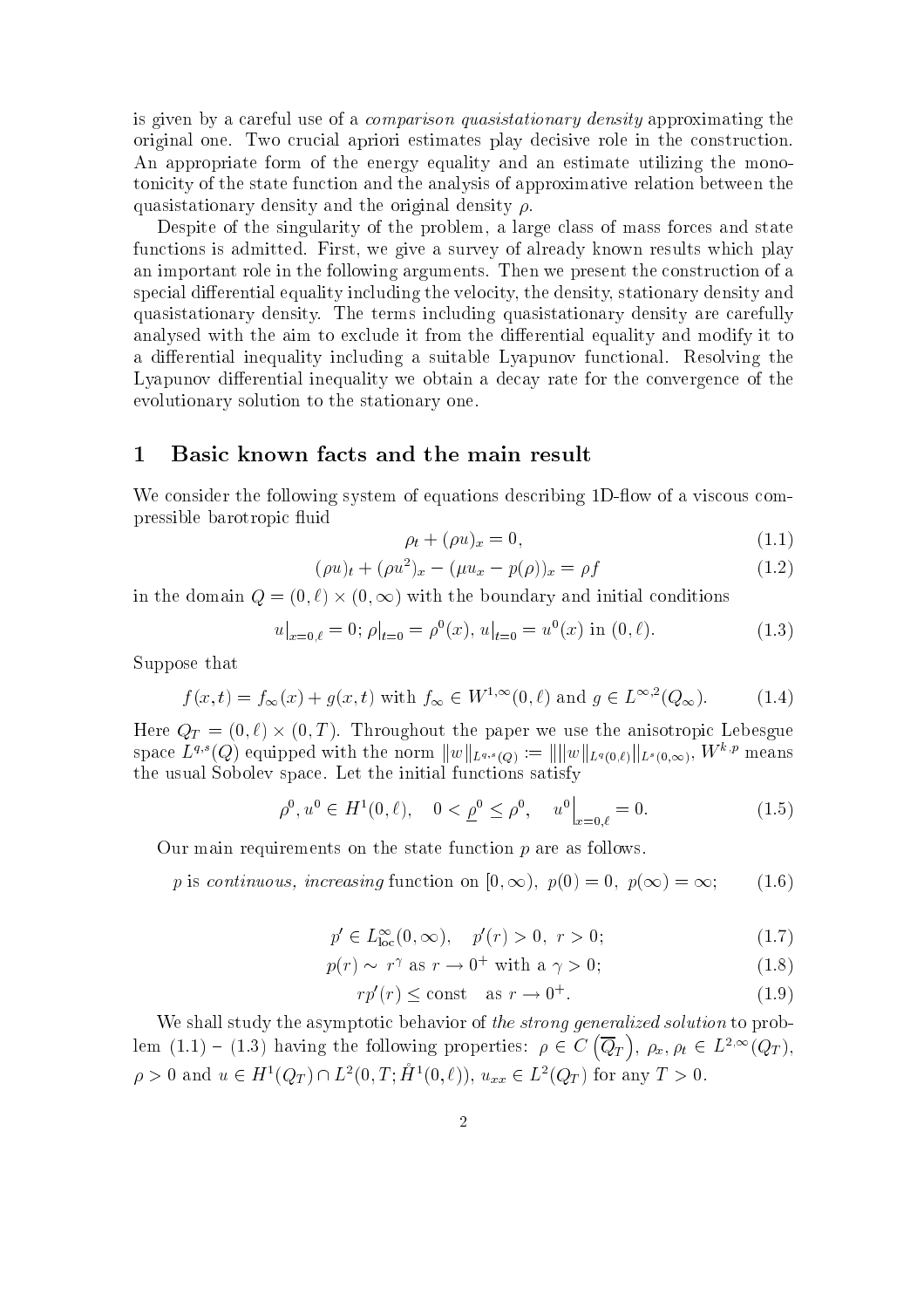Define also

$$
P(r) := r \int_1^r \frac{p(s) - p(1)}{s^2} ds,
$$
  
\n
$$
\Pi(r, s) = \int_s^r \frac{p(\sigma) - p(s)}{\sigma^2} d\sigma \quad r, s \ge 0
$$
\n(1.10)

and  $F := I f_{\infty}$ . We use the notation  $I h := \int_0^x h(y) dy$  for any function  $h \in L^1(0, \ell)$ . First of all, we remind the mass and energy conservation laws:

$$
\int_0^\ell \rho(x, t) \, dx = \int_0^\ell \rho^0(x) \, dx =: m,\tag{1.11}
$$

$$
\frac{d}{dt} \int_0^{\ell} \left( \frac{1}{2} \rho u^2 + P(\rho) - \rho F \right) dx + \mu \int_0^{\ell} (u_x)^2 dx = \int_0^{\ell} \rho g u dx \qquad (1.12)
$$

or (1.13) and (1.13) and (1.13) and (1.13) and (1.13) and (1.13) and (1.13) and (1.13) and (1.13) and (1.13) and (1.13) and (1.13) and (1.13) and (1.13) and (1.13) and (1.13) and (1.13) and (1.13) and (1.13) and (1.13) and

$$
\frac{d}{dt} \int_0^{\ell} \frac{1}{2} \rho u^2 \, dx + \mu \int_0^{\ell} (u_x)^2 \, dx = \int_0^{\ell} (\rho f_\infty u + \rho g u - p(\rho)_x u) \, dx. \tag{1.14}
$$

Denote the initial total energy by

$$
E_0 := \int_0^\ell \left(\frac{\rho_0 u_0^2}{2} + P(\rho_0) - \rho_0 F\right) dx.
$$
 (1.15)

In the whole paper we will assume that the stationary problem which is given by

$$
p(\rho_{\infty})_x = \rho_{\infty} f_{\infty} \quad \text{on } (0, \ell), \tag{1.16}
$$

$$
\int_0^{\ell} \rho_{\infty}(x) dx = m, \quad \rho_{\infty} \ge 0 \tag{1.17}
$$

has a unique solution  $\rho_{\infty} \in L^{\infty}(0,\ell).$ 

Our main result is contained in the following theorem.

**Theorem 1.1** (Main result) Let conditions  $(1.4)$ - $(1.8)$  be satisfied and the stationary problem (1.10), (1.11)have a unique solution  $\rho_{\infty} \in L$  (0,0). Then for any  $t_0 \geq 0$  there are positive constants  $K := K(t_0, \ell, m, \mu, E_0, \|f_\infty\|_{W^{1,\infty}(0,\ell)})$  and  $\tau$  . (to  $\tau$ ) such that  $\tau$  is equal to  $\tau$  is equal to  $\tau$  if  $\tau$  is equal to  $\tau$  is equal to  $\tau$ 

$$
\int_{0}^{\ell} \left(\rho u^{2} + \rho \Pi(\rho, \rho_{\infty}) + |\rho - \rho_{\infty}|^{\beta} + (p(\rho) - p(\overline{\rho}))^{2}\right)(x, t) dx
$$
\n
$$
\leq K \Big\{ e^{-\alpha(t - t_{0})} \Big[1 + \int_{t_{0}}^{t} e^{\alpha s} \|g(s)\|_{2}^{2} ds\Big] + \int_{t}^{\infty} \|g(s)\|_{2}^{2} ds\Big\}, \quad t \geq t_{0},
$$
\n(1.18)

where  $\overline{\rho}$  is given by (1.27) below and  $\beta \geq 2$  if  $\gamma < 2$  or  $\beta \geq \gamma$  if  $\gamma \geq 2$  is arbitrary but fixed.

Theorem 1.1 will be proved in Section 2 after the following preliminaries.

First, a well-known consequence of energy equation (1.12) is

**Proposition 1.2** ([9]) Suppose in addition to  $(1.6)$ ,  $(1.7)$  that the conditions

$$
0 < \rho^0 \le N, \quad \|u^0\|_{L^2(0,\ell)} \le N, \quad \|f_{\infty}\|_{L^{\infty}(0,\ell)} \le N,\tag{1.19}
$$

$$
||g||_{L^{\infty,2}(Q)} \le N \tag{1.20}
$$

and  $||P(\rho)||_{L^1(0,\ell)} \leq N$  are satisfied. Then we have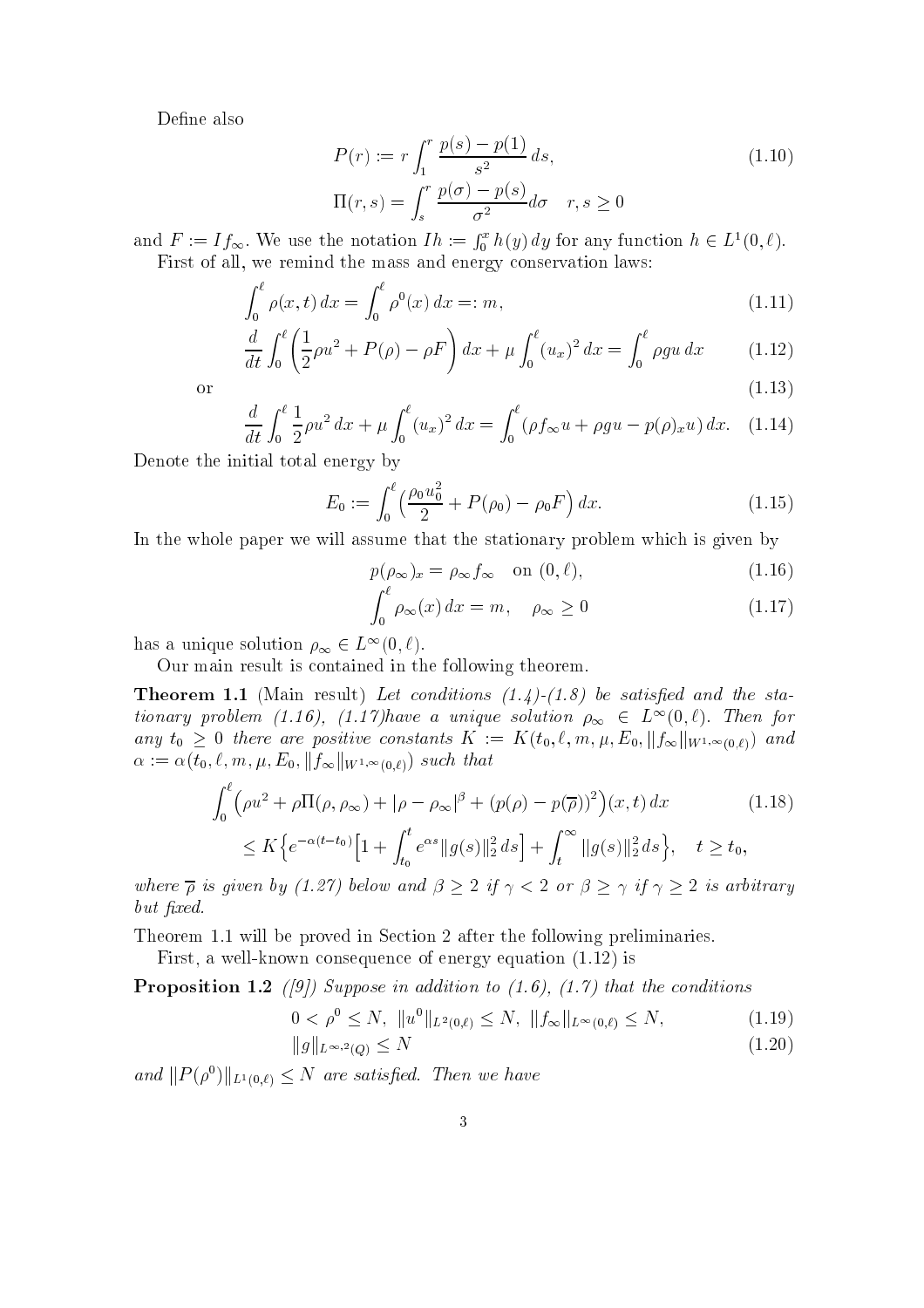$$
(i)
$$

$$
\|\sqrt{\rho}u\|_{L^{2,\infty}(Q)} + \|P(\rho)\|_{L^{1,\infty}(Q)} + \|u_x\|_{L^2(Q)} \le K(N); \tag{1.21}
$$

(ii)

$$
\rho(x,t) \le \tilde{\rho} =: K(N) \tag{1.22}
$$

99. Only 1.

holds, and

 $(iii)$ 

$$
\frac{1}{2} \int_0^\ell (\rho u^2)(x, t) dx \to 0 \quad \text{as } t \to \infty.
$$
 (1.23)

It was already mentioned that there is a necessary and sufficient condition for the solution  $\rho_{\infty} \in C([0,\ell])$  of (1.10), (1.17) such that  $p(\rho_{\infty})_x \in L^{1,1}(0,\ell)$  to be positive  $(i.e., \rho_{\infty} > 0)$ . Denoting

$$
F_{\min} := \min_{[0,\ell]} F(x), \ F_{\max} := \max_{[0,\ell]} F(x), \ C_p := \int_0^1 \frac{p(r)}{r^2} dr \le \infty,
$$

this condition reads:

**Proposition 1.5** ([9]) Let (1.0) be satisfied and  $f_{\infty} \in L^{\infty}(0,\ell)$ . Then the positive solution  $\rho_{\infty}$  to the problem (1.16), (1.17) exists if and only if

$$
C_p = \infty \quad \text{or} \quad \begin{array}{c} C_p < \infty \\ F_{\text{max}} - F_{\text{min}} < \Psi(\infty) \\ \frac{1}{m} \int_0^\ell \Psi^{-1}(F(x) - F_{\text{min}}) \, dx < 1 \end{array}, \tag{1.24}
$$

where  $\Psi(r) := \frac{r(r)}{r} +$ <sup>R</sup> <sup>r</sup>  $\frac{p(z)}{s^2}$  as for  $r > 0$  and  $\Psi(0) = 0$ , with  $\Psi^{-1}$  being the inverse of  $\tau$  . Moreover, for  $\eta$  , the function  $f$  is continuous and increasing on  $\eta$  is continuous and  $\eta$ 

In addition, the positive solution is unique.

**Proposition 1.4** ([9]) Let conditions (1.4) - (1.7) be satisfied and  $p(\cdot)$ ,  $f_{\infty} \in$ BV ([0; `]) and <sup>m</sup> <sup>&</sup>gt; 0 be such that there is a unique solution of (1.16), (1.17). Then

$$
||p(\rho(t)) - p(\overline{\rho}(t))||_{L^{q}(0,\ell)} + ||\rho(t) - \rho_{\infty}||_{L^{q}(0,\ell)} \to 0 \quad \text{as} \quad t \to \infty, \ \forall q \in [1,\infty) \ (1.25)
$$

and

$$
||p(\overline{\rho}(t)) - p(\rho_{\infty})||_{C([0,\ell])} \to 0 \quad \text{as } t \to \infty,
$$
\n(1.26)

where  $\overline{\rho} = \overline{\rho}(x, t)$  is such that

$$
p(\overline{\rho}(x,t)) = \frac{1}{\ell} \int_0^{\ell} p(\rho(\xi,t)) d\xi + \frac{1}{\ell} \int_0^{\ell} \int_{\xi}^{\ell} \rho(\eta,t) f_{\infty}(\eta) d\eta d\xi - \int_x^{\ell} \rho(\xi,t) f_{\infty}(\xi) d\xi.
$$
\n(1.27)

Notice, that  $\bar{\rho}$  satisfies

$$
p(\overline{\rho})_x = \rho f_\infty, \quad x \in (0, \ell), \ t > 0, \qquad \int_0^\ell p(\overline{\rho}) \, dx = \int_0^\ell p(\rho) \, dx, \ t > 0. \tag{1.28}
$$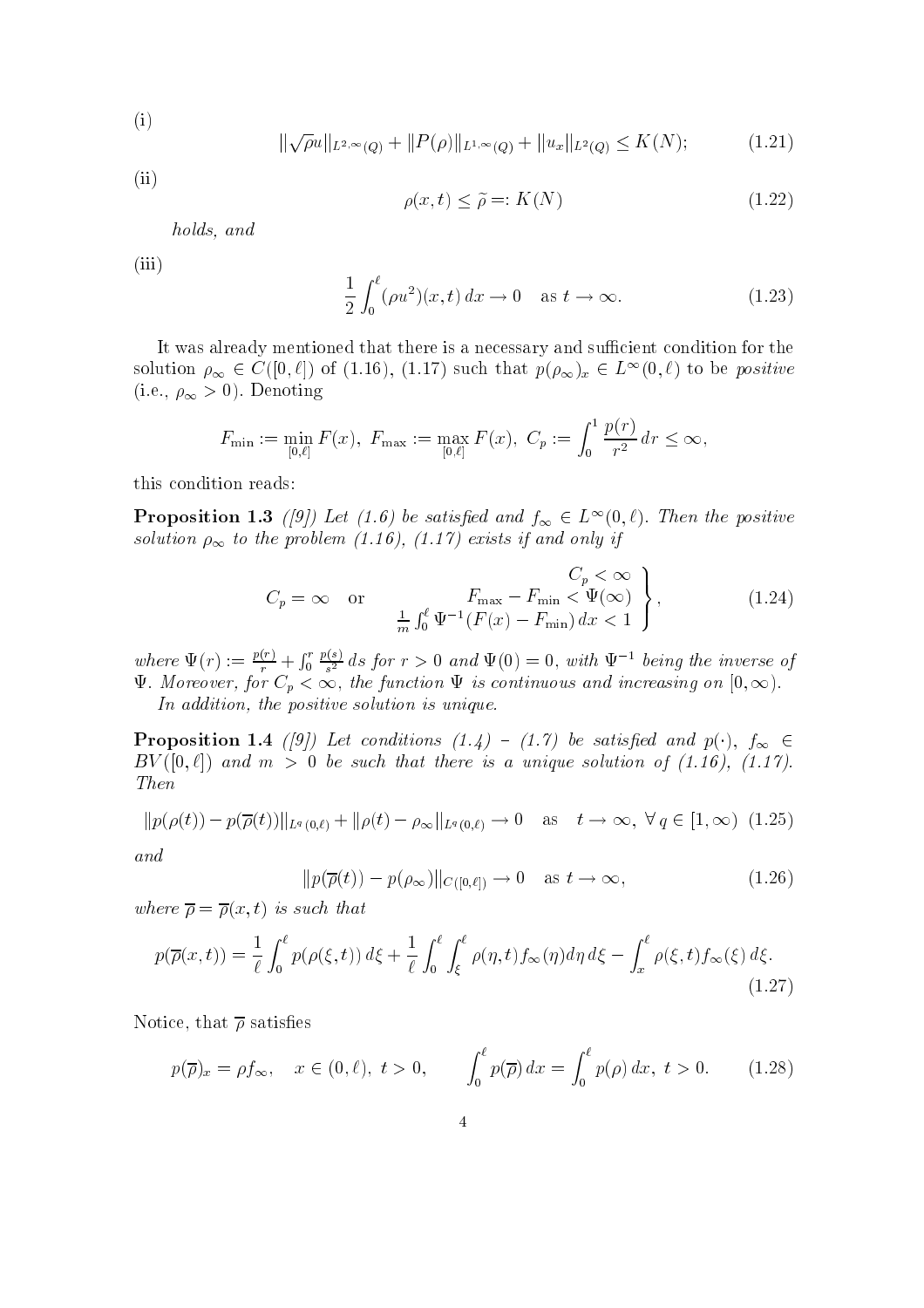Let us note that the idea with "quasistationary density"  $\bar{\rho}$  was for the first time used for stabilization in [4], where the case of 2 and 3 space variables has been treated.

Next Proposition shows that there are fairly general explicit conditions for uniqueness of the solution to equations  $(1.16)$ ,  $(1.17)$ . We refer in this respect to  $([1])$  and the references therein.

**Proposition 1.5** ([2],[1]) Let in addition to (1.1) we have  $p \in C([0,\infty))\cup C([0,\infty))$ and  $F = If$  be locally Lipschitz continuous on  $(0, \ell)$ .

If  $\int_0^1$  $\frac{d^2x}{ds^2} < \infty$ , assume in addition, that the upper level sets  $\{x \in (0,\ell); f(x) > k\}$ are connected in  $(0, \ell)$  for any constant  $k \in R$ .

Then, given  $m > 0$ , there is at most one function  $\rho_{\infty} \in L_{loc}^{\infty}(0, \ell)$  satisfying (1.10), (1.17) in the sense of distributions.

Moreover, if such a function exists, it is given by the formula

$$
\rho_{\infty} = \Psi^{-1}([f(x) - k_{\ell}]^+)
$$

for a certain constant  $\kappa_{\ell}$ . (Here  $|z|$ ) :=  $\max\{z, \theta\}$ .)

We will also need the following elementary lemma.

**Lemma 1.6** Let  $r_0 > 0$  and  $s_0 > 0$  be arbitrary fixed numbers and assume  $p(r) \sim r$ as  $r \to 0^+$  with a constant  $\gamma > 0$ . Let  $\rho > 2$  if  $\gamma < 2$  and  $\rho > \gamma$  if  $\gamma > 2$ . Then there is a constant  $k = k(\beta)$  such that

$$
k(\beta)|r - s|^{\beta} \le r\Pi(r, s) \quad \text{for all } r \in (0, r_0], \ s \in [0, s_0]. \tag{1.29}
$$

**Proof.** First, let  $s > 0$  be fixed. Then by the l'Hospital rule

$$
\lim_{r \to s} \frac{|r - s|^{\beta}}{(r\Pi(r, s))}
$$
\n
$$
= \frac{\beta s}{p'(s)} \lim_{r \to s} |s - r|^{\beta - 2} = \begin{cases} \infty & \text{if } \beta < 2\\ \frac{\beta s}{p'(s)} & \text{if } \beta = 2\\ 0 & \text{if } \beta > 2. \end{cases}
$$
\n(1.30)

Let now  $s = 0$  and use the assumption  $p(r) \sim r^r$  near zero. Then

$$
\lim_{r \to 0^+} \frac{r^\beta}{r \Pi(r, 0)} = \lim_{r \to 0^+} (\beta - 1) \frac{r^\beta}{p(r)} = \begin{cases} \infty & \text{if } \beta < \gamma \\ \beta - 1 & \text{if } \beta = \gamma \\ 0 & \text{if } \beta > \gamma. \end{cases}
$$
(1.31)

- -

The result immediately follows.  $\Box$ 

#### <sup>2</sup> Construction of <sup>a</sup> Lyapunov functional

Let us subtract the differential equation in  $(1.28)$  from equation  $(1.2)$ . We obtain the relation

$$
(\rho u)_t + (\rho u^2)_x - \mu u_{xx} + p(\rho)_x - p(\overline{\rho})_x = \rho g. \tag{2.1}
$$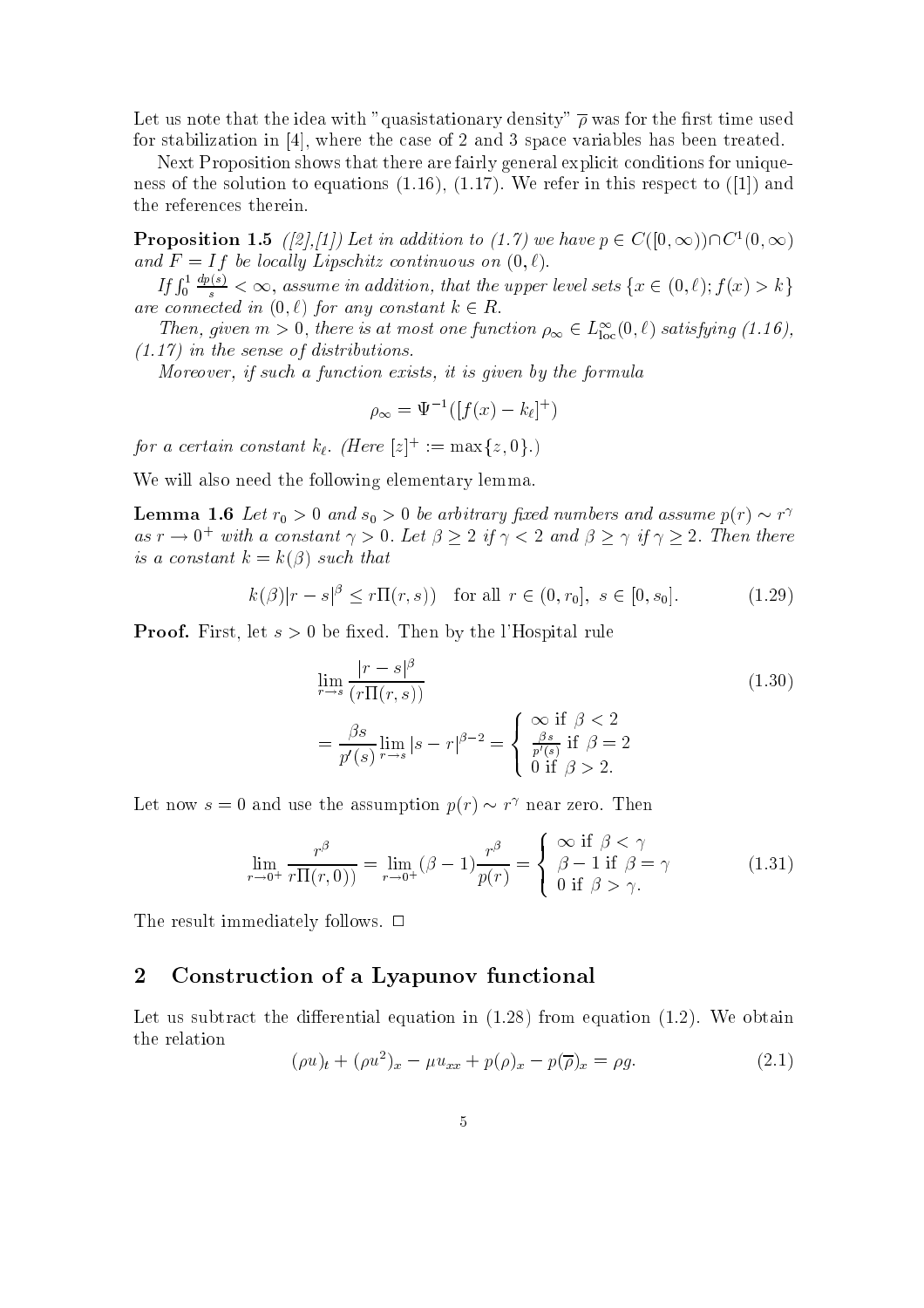Multiply (2.1) by  $-\varepsilon I (p(\rho) - p(\overline{\rho}))$  and integrate over  $(0, \ell)$ :

$$
-\varepsilon \frac{d}{dt} \int_0^\ell \rho u I(p(\rho) - p(\overline{\rho})) dx + \varepsilon \int_0^\ell \rho u I(p(\rho)_t - p(\overline{\rho})_t) dx
$$
  
+
$$
\varepsilon \int_0^\ell (\rho u^2 - \mu u_x)(p(\rho) - p(\overline{\rho})) dx + \varepsilon \int_0^\ell (p(\rho) - p(\overline{\rho}))^2 dx
$$
(2.2)  
=
$$
\varepsilon \int_0^\ell \rho g I(p(\overline{\rho}) - p(\rho)) dx.
$$

Adding (1.14) multiplied by a positive parameter  $\eta > 0$  and (2.2) we find

$$
\frac{d}{dt} \int_0^\ell \left(\frac{\eta \rho u^2}{2} - \varepsilon \rho u I(p(\rho) - p(\overline{\rho}))\right) dx + \eta \int_0^\ell (p(\overline{\rho}) - p(\rho)) u_x \, dx + \varepsilon \int_0^\ell \rho u I(p(\rho)_t - p(\overline{\rho})_t) \, dx
$$
\n
$$
+ \varepsilon \int_0^\ell (\rho u^2 - \eta \mu u_x)(p(\rho) - p(\overline{\rho})) \, dx + \varepsilon \int_0^\ell (p(\rho) - p(\overline{\rho}))^2 \, dx + \eta \mu \int_0^\ell u_x^2 \, dx \tag{2.3}
$$
\n
$$
= \eta \int_0^\ell \rho u g \, dx + \varepsilon \int_0^\ell \rho g I(p(\overline{\rho}) - p(\rho)) \, dx.
$$

Next, we also have

$$
\frac{1}{2}\frac{d}{dt}\int_0^\ell (p(\rho) - p(\overline{\rho}))^2 = \int_0^\ell (p(\rho)_t - p(\overline{\rho})_t)(p(\rho) - p(\overline{\rho})) dx,
$$
\n(2.4)

where (by the equation of continuity and (1.27))

$$
p(\rho)_t - p(\overline{\rho})_t = -(p(\rho)u)_x + (p(\rho) - \rho p'(\rho))u_x
$$
  
+ 
$$
\frac{1}{\ell} \int_0^{\ell} (\rho p'(\rho) - p(\rho))u_x dx + \int_0^{\ell} \frac{1}{\ell} I^*((\rho u)_x f_\infty) dx - I^*((\rho u)_x f_\infty)
$$
 (2.5)

Further we have (notice that  $\int_0^{\ell}$  $\int_0^t h d\xi (p(\rho) - p(\overline{\rho})) dx = 0$  since  $\int_0^t p(\rho) dx =$  $\int_0^t p(\overline{\rho})dx$ 

$$
-\int_{0}^{\ell} (p(\rho)u)_x (p(\rho) - p(\overline{\rho})) dx = -\frac{1}{2} \int_{0}^{\ell} p(\rho)^2 u_x dx - \int_{0}^{\ell} p(\rho)u p(\overline{\rho})_x dx \qquad (2.6)
$$
  

$$
= \frac{1}{2} \int_{0}^{\ell} (p(\overline{\rho})^2 - p(\rho)^2) u_x dx - \frac{1}{2} \int_{0}^{\ell} p(\overline{\rho})^2 u_x dx + \int_{0}^{\ell} (p(\overline{\rho}) - p(\rho))u p(\overline{\rho})_x dx
$$
  

$$
- \int_{0}^{\ell} p(\overline{\rho}) p(\overline{\rho})_x u dx = \int_{0}^{\ell} (p(\overline{\rho}) - p(\rho))u \rho f_{\infty} dx + \frac{1}{2} \int_{0}^{\ell} (p(\overline{\rho})^2 - p(\rho)^2) u_x dx,
$$
  
d

and

$$
I^*((\rho u)_x f_\infty) = -\rho u f_\infty - \int_x^\ell \rho u f'_\infty dx.
$$
\n(2.7)

Summarizing  $(2.4)-(2.7)$  we get

$$
\frac{1}{2} \frac{d}{dt} \int_0^{\ell} (p(\rho) - p(\overline{\rho}))^2 dx = \int_0^{\ell} (p(\overline{\rho}) - p(\rho)) u \rho f_{\infty} dx + \frac{1}{2} \int_0^{\ell} (p(\overline{\rho})^2 - p(\rho)^2) u_x dx \n+ \int_0^{\ell} (p(\rho) - p(\overline{\rho})) (p(\rho) - \rho p'(\rho)) u_x dx + \int_0^{\ell} (p(\rho) - p(\overline{\rho})) (\rho u f_{\infty} + I^*(\rho u f_{\infty}')) dx \n= \frac{1}{2} \int_0^{\ell} (p(\overline{\rho})^2 - p(\rho)^2) u_x dx + \int_0^{\ell} (p(\rho) - p(\overline{\rho})) (p(\rho) - \rho p'(\rho)) u_x dx \qquad (2.8) \n+ \int_0^{\ell} (p(\rho) - p(\overline{\rho})) I^*(\rho u f_{\infty}')
$$
 dx.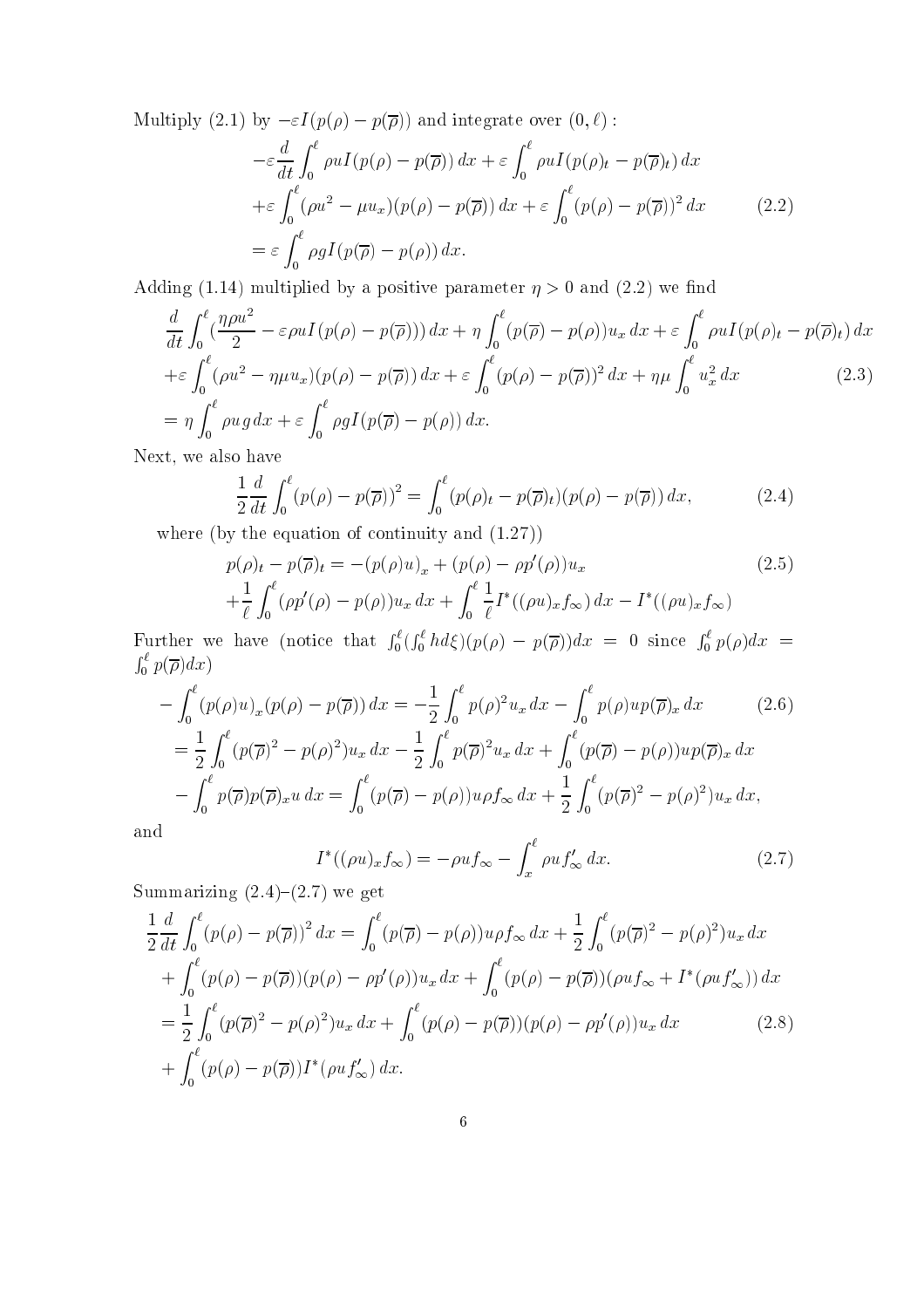Multiply equality (2.8) by a parameter  $\delta > 0$  and add to (2.3):

$$
\frac{d}{dt} \int_0^\ell \left(\frac{\eta \rho u^2}{2} + \frac{\delta}{2} (p(\overline{\rho}) - p(\rho))^2 + \varepsilon \rho u I(p(\overline{\rho}) - p(\rho))) dx + \eta \int_0^\ell (p(\overline{\rho}) - p(\rho)) u_x dx \n+ \varepsilon \int_0^\ell \rho u I(p(\rho)_t - p(\overline{\rho})_t) dx + \varepsilon \int_0^\ell (\rho u^2 - \eta \mu u_x) (p(\rho) - p(\overline{\rho})) dx \n+ \varepsilon \int_0^\ell (p(\rho) - p(\overline{\rho}))^2 dx + \eta \mu \int_0^\ell u_x^2 dx \n+ \delta \Big[ \frac{1}{2} \int_0^\ell (p(\overline{\rho})^2 - p(\rho)^2) u_x dx + \int_0^\ell (p(\rho) - p(\overline{\rho})) (p(\rho) - \rho p'(\rho)) u_x dx \n+ \int_0^\ell (p(\rho) - p(\overline{\rho})) I^*(\rho u f_\infty') dx \Big] \n= \eta \int_0^\ell \rho u g dx + \varepsilon \int_0^\ell \rho g I(p(\overline{\rho}) - p(\rho)) dx.
$$
\n(2.9)

Our intention now is to compare the integral under  $\frac{d}{dt}$  with the remaining terms in equality (2.3).

Lemma 2.1 The following inequality holds true:

$$
V_{\varepsilon,\delta}(t) := \int_0^\ell \left(\frac{\eta \rho u^2}{2} + \frac{\delta}{2} (p(\rho) - p(\overline{\rho}))^2 + \varepsilon \rho u I(p(\rho) - p(\overline{\rho}))\right) dx \qquad (2.10)
$$
  

$$
\geq \left(\frac{\eta}{2} - \varepsilon m \beta\right) \int_0^\ell \rho u^2 dx + \left(\frac{\delta}{2} - \varepsilon \ell m \beta^{-1}\right) \int_0^\ell (p(\rho) - p(\overline{\rho}))^2 dx.
$$

Proof Indeed, we have

$$
\int_0^{\ell} \rho u I(p(\overline{\rho}) - p(\rho)) dx \le ||\rho||_1 \Big(\int_0^{\ell} \rho u^2 dx\Big)^{1/2} ||p(\overline{\rho}) - p(\rho)||_1 \qquad (2.11)
$$
  

$$
\le m \Big(\beta \int_0^{\ell} \rho u^2 dx + \frac{\ell}{\beta} ||p(\overline{\rho}) - p(\rho)||_2^2\Big)
$$

with any positive constant  $\beta$ . Now estimate (2.11) immediately follows.  $\Box$ 

Lemma 2.2 The following inequality holds true:

$$
\varepsilon \Big| \int_0^\ell \rho u I(p(\rho)_t - p(\overline{\rho})_t) \, dx \Big| \le \varepsilon \, c(\ell, m, \mu, E_0, \|f_\infty\|_{W^1_\infty(0,\ell)}) \, \|u_x\|_2^2, \tag{2.12}
$$

Proof First, by the renormalized equation of continuity,

$$
\int_0^x p(\rho)_t d\xi = -p(\rho)u + \int_0^x (p(\rho) - \rho p'(\rho))u_x d\xi.
$$
 (2.13)

Secondly, by (1.27) we have

$$
I p(\overline{\rho})_t = \frac{x}{\ell} \int_0^{\ell} p(\rho)_t d\xi + \frac{x}{\ell} \int_0^{\ell} \int_{\xi}^{\ell} \rho_t f_{\infty} d\eta d\xi - \int_0^x \int_{\xi}^{\ell} \rho_t f_{\infty} d\eta d\xi.
$$
 (2.14)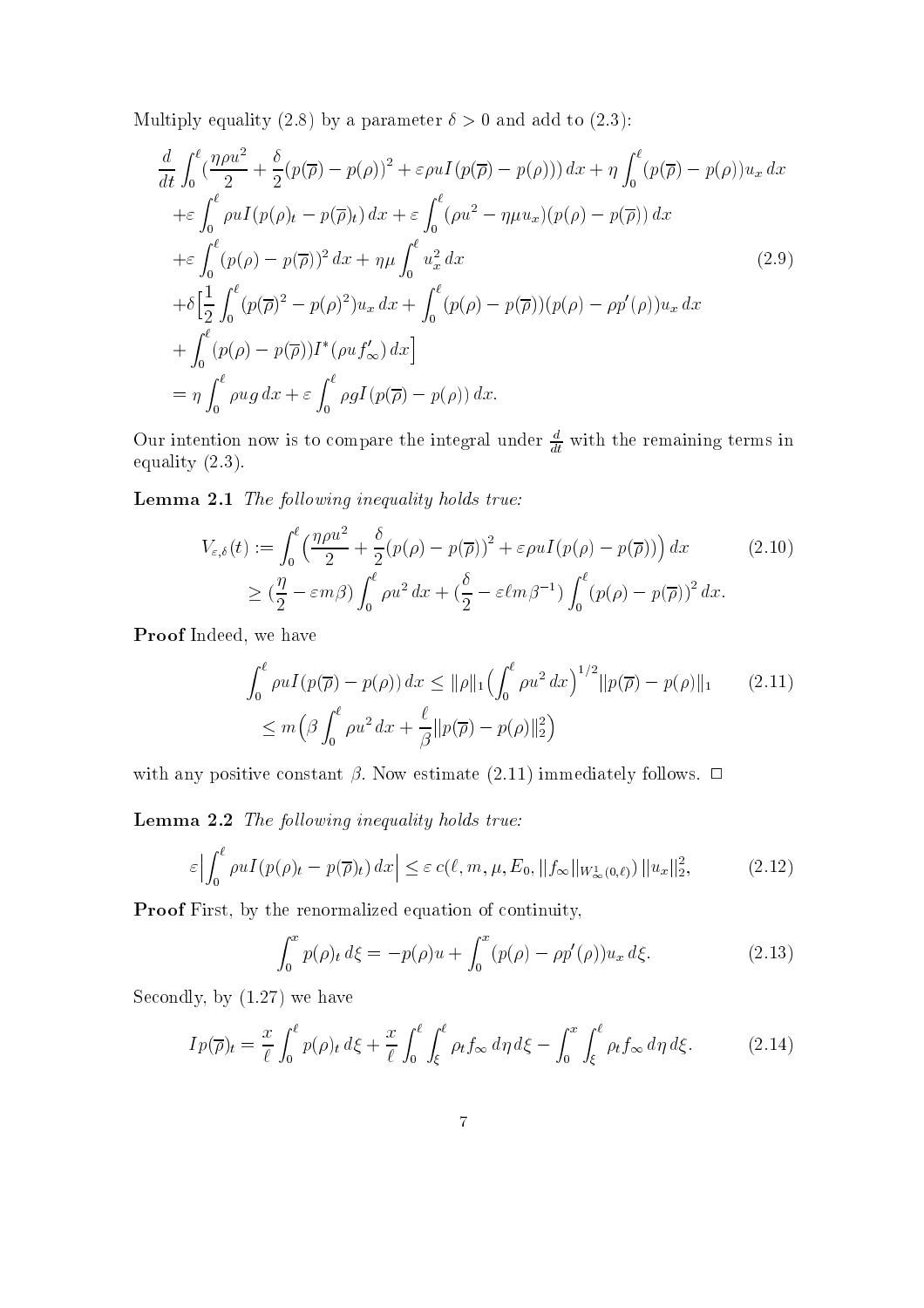Then, again by the equation of continuity and by the help of several integrations by parts we finally obtain

$$
I p(\overline{\rho})_t = \frac{x}{\ell} \int_0^{\ell} (p(\rho) - \rho p'(\rho)) u_x d\xi + \frac{x}{\ell} \int_0^{\ell} \rho u(\xi f_{\infty})_\xi d\xi
$$
 (2.15)  

$$
-x \rho u f_{\infty} + \int_0^x (\rho u)(\xi f_{\infty})_\xi d\xi.
$$

Thus

$$
\int_0^\ell \rho u I(p(\rho)_t - p(\overline{\rho})_t) dx = -\int_0^\ell \rho u^2 p(\rho) dx + \int_0^\ell \rho u \int_0^x (p(\rho) - \rho p'(\rho)) u_x d\xi dx
$$
  

$$
-\int_0^\ell \frac{x}{\ell} \rho u \int_0^\ell (p(\rho) - \rho p'(\rho)) u_x d\xi dx - \int_0^\ell \frac{x}{\ell} \rho u \int_0^\ell \rho u(\xi f_\infty)_\xi d\xi dx
$$
(2.16)  

$$
-\int_0^\ell x \rho u \int_x^\ell \rho u f_\infty d\xi dx + \int_0^\ell \rho u \int_0^\xi \rho u(\xi f_\infty)_\xi d\xi dx.
$$

Further we have

$$
\left| \int_0^{\ell} \rho p(\rho) u^2 dx \right| \leq \sup_{x,t} \rho p(\rho) ||u||_2^2 \leq c ||u_x||_2^2,
$$

since by Proposition 1.2,  $\rho$  is globally bounded. Notice that  $p(\overline{\rho})$  is globally bounded:

$$
|p(\overline{\rho})(x,t)| \le \frac{1}{\ell} \int_0^{\ell} p(\rho) \, dx + 2m \|f_{\infty}\|_{\infty} \le c(\ell, m, E_0, \|f_{\infty}\|_{W^1_{\infty}(0,\ell)}) \quad \forall x, t. \tag{2.17}
$$

Similarly we have

$$
\left| \int_0^\ell \rho u \int_0^x (p(\rho) - \rho p'(\rho)) u_x \, d\xi dx \right| \le m \sqrt{\ell} \|u_x\|_2 \left| \int_0^\ell (p(\rho) - \rho p'(\rho)) u_x \, dx \right| \le c \|u_x\|_2^2,
$$
\n(2.18)

where, for brevity, we do not mark the arguments of  $c(.)$ . Similarly we have

$$
\left| \int_{0}^{\ell} \frac{x}{\ell} \rho u \int_{0}^{\ell} (p(\rho) - \rho p'(\rho)) u_x d\xi dx \right| \leq c \|u_x\|_2^2,
$$
  

$$
\left| \int_{0}^{\ell} \frac{x}{\ell} \rho u \int_{0}^{\ell} \rho u (\xi f_{\infty})_{\xi} d\xi dx \leq \sqrt{\ell} m^2 \|u_x\|^2 \| (\xi f_{\infty})_{\xi}\|_{\infty} \leq c \|u_x\|_2^2,
$$
  

$$
\left| \int_{0}^{\ell} x \rho u \int_{x}^{\ell} \rho u f_{\infty} d\xi dx \right| \leq \ell^2 m^2 \|f_{\infty}\|_{\infty} \|u_x\|_2^2 \leq c \|u_x\|_2^2,
$$
  

$$
\left| \int_{0}^{\ell} \rho u \int_{0}^{x} \rho u (\xi f_{\infty})_{\xi} d\xi dx \right| \leq m^2 \ell \| (\xi f_{\infty})_{\xi} \|_{\infty} \|u_x\|_2^2 \leq c \|u_x\|_2^2.
$$
 (2.19)

The inequality (2.12) immediately follows.  $\Box$ 

 $\mathcal{A}$ subordinate to the term of the term of the term of the term of the term of the term of the term of the term of  $\int_0^{\epsilon} u_x^2 dx$  when taking  $\epsilon$  small enough, in particular if

$$
\varepsilon c(\ell, m, \mu, E_0, \|f_\infty\|_{W^1_\infty(0,\ell)}) < \mu. \tag{2.20}
$$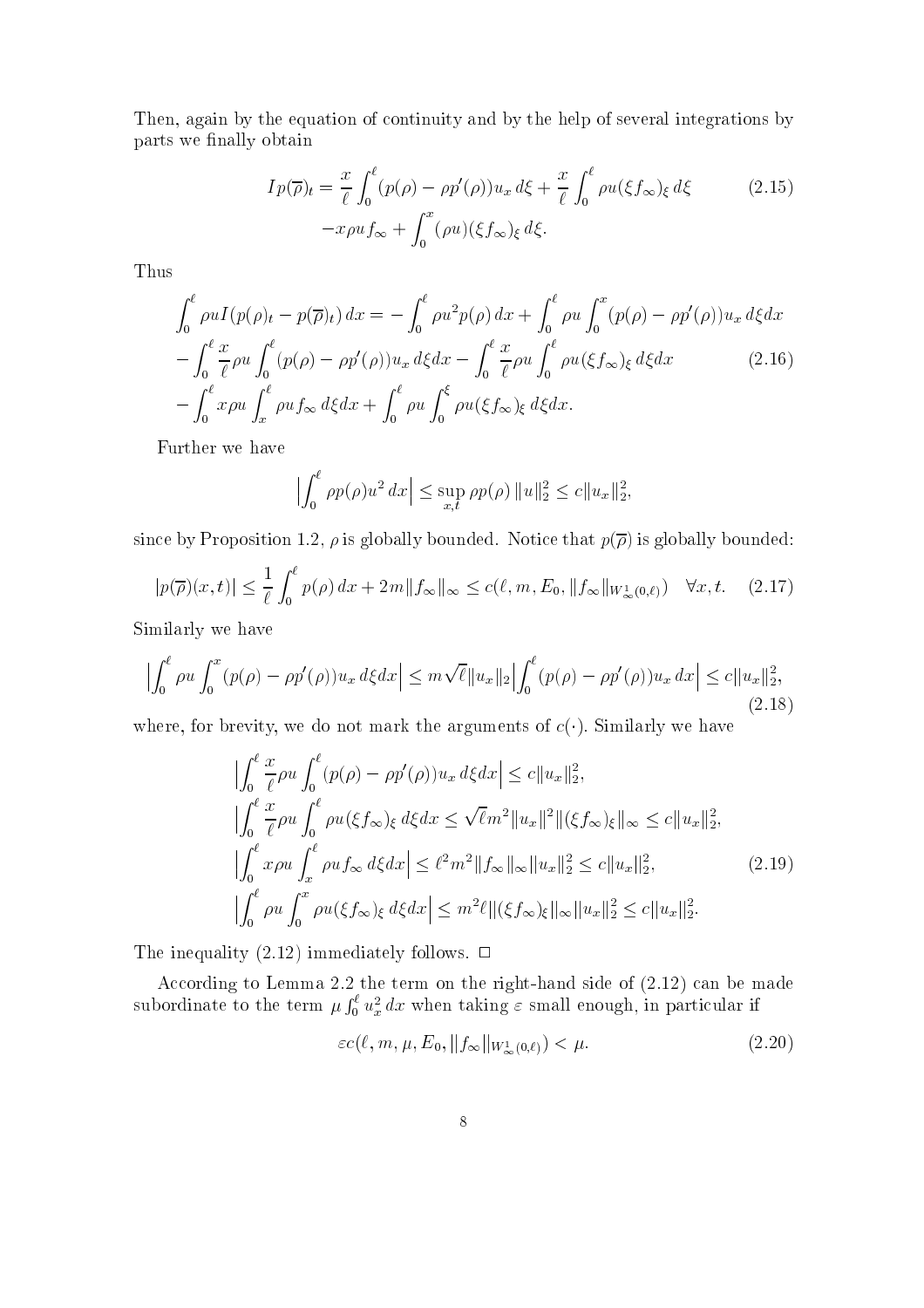Proceeding in (2.9) to the estimate of the term  $\int_0^t (\rho u^2 - \mu u_x)(p(\rho) - p(\overline{\rho})) dx$  we first observe that

$$
\int_0^\ell \rho u^2(p(\rho) - p(\overline{\rho})) dx \leq \left( \ell \int_0^\ell (p(\rho) - p(\overline{\rho})) (\rho - \overline{\rho}) dx + \sup_{x,t} \overline{\rho} ||p(\rho) - p(\overline{\rho})||_1 \right) ||u_x||_2^2
$$
  

$$
\leq \eta(t) ||u_x||_2^2,
$$
\n(2.21)

where  $\eta(t) \to 0$  as  $t \to \infty$  by Proposition 1.4. Next we observe in (2.9) that the term

$$
\eta \int_0^{\ell} (p(\overline{\rho}) - p(\rho)) u_x dx
$$

can be compounded with the term  $-\varepsilon \eta \mu \int_0^t (p(\rho)-p(\overline{\rho}))u_x dx$  to obtain  $(\eta+\varepsilon \eta \mu)$  $\int_0^{\ell} (p(\overline{\rho})$  $p(\rho)$ ) $u_x dx$  which we estimate as

$$
\left| \left( \eta + \varepsilon \eta \mu \right) \int_0^\ell (p(\overline{\rho}) - p(\rho)) u_x \, dx \right| \le (\eta + \varepsilon \eta \mu) (\lambda_1 \| u_x \|_2^2 + \lambda_1^{-1} \| p(\overline{\rho}) - p(\rho) \|_2^2). \tag{2.22}
$$

Quite analogously is estimated the last inconvenient term on the left-hand side of (2.9):

$$
\delta \Big| \frac{1}{2} \int_0^{\ell} (p(\overline{\rho})^2 - p(\rho)^2) u_x \, dx + \int_0^{\ell} (p(\rho) - p(\overline{\rho})) (p(\rho) - \rho p'(\rho)) u_x \, dx + \int_0^{\ell} (p(\rho) - p(\overline{\rho})) I^*(\rho u f'_{\infty}) \, dx \Big|
$$
\n
$$
\leq \delta c(\ell, m, \mu, E_0, \|f_{\infty}\|_{W^{1,\infty}(0,\ell)}) (\lambda_2 \|u_x\|_2^2 + \lambda_2^{-1} \|p(\rho) - p(\overline{\rho})\|_2^2).
$$
\n(2.23)

Finally,

$$
\left| \int_0^\ell \rho u g \, dx \right| \leq \sqrt{\ell} \left( \sup_{x, t \geq t_0} \rho \right) \|u_x\|_2 \|g\|_2
$$
\n
$$
\leq \lambda_3 \|u_x\|_2^2 + c(\ell, m, \mu, E_0, \|f_\infty\|_{W^{1, \infty}(0, \ell)}) \lambda_3^{-1} \|g\|_2^2,
$$
\n(2.24)

and

$$
\varepsilon \Big| \int_0^\ell \rho g I(p(\rho) - p(\overline{\rho})) dx \Big| \leq \varepsilon \sqrt{\ell} (\sup_{x,t} \rho) \|g\|_2 \|p(\rho) - p(\overline{\rho})\|_2 \tag{2.25}
$$
  

$$
\leq \varepsilon (\lambda_4 \|p(\rho) - p(\overline{\rho})\|_2^2 + c(\ell, m, \mu, E_0, \|f_\infty\|_{W^{1,\infty}(0,\ell)}) \lambda_4^{-1} \|g\|_2^2).
$$

Using estimates (2.12), (2.21), (2.22), (2.23), (2.24) and (2.25) in (2.9) we obtain

$$
\frac{d}{dt} \int_0^{\ell} \left( \frac{\eta \rho u^2}{2} + \frac{\delta}{2} (p(\rho) - p(\overline{\rho}))^2 + \varepsilon \rho u I(p(\rho) - p(\overline{\rho})) \right) dx \n+ (\eta \mu - \varepsilon c - \eta(t) - (\eta + \varepsilon \eta \mu) \lambda_1 - c \delta \lambda_2 - \eta \lambda_3) ||u_x||_2^2 \n+ (\varepsilon - (\eta + \varepsilon \eta \mu) \lambda_1^{-1} - c \delta \lambda_2^{-1} - \varepsilon \lambda_4) ||p(\rho) - p(\overline{\rho})||_2^2 \n\leq c (\lambda_3^{-1} \eta + \varepsilon \lambda_4^{-1}) ||g||_2^2.
$$
\n(2.26)

To get a decay of the functional  $V_{\varepsilon,\delta}(t)$  defined by  $(2.10)$  we need (observe that  $\eta(t) \to 0$  as  $t \to \infty$ )

$$
\eta \mu > c\varepsilon + \lambda_1(\eta + \varepsilon \eta \mu) + c\delta\lambda_2 + \eta\lambda_3, \n\varepsilon > \lambda_1^{-1}(\eta + \varepsilon \eta \mu) + c\lambda_2^{-1}\delta + \varepsilon\lambda_4.
$$
\n(2.27)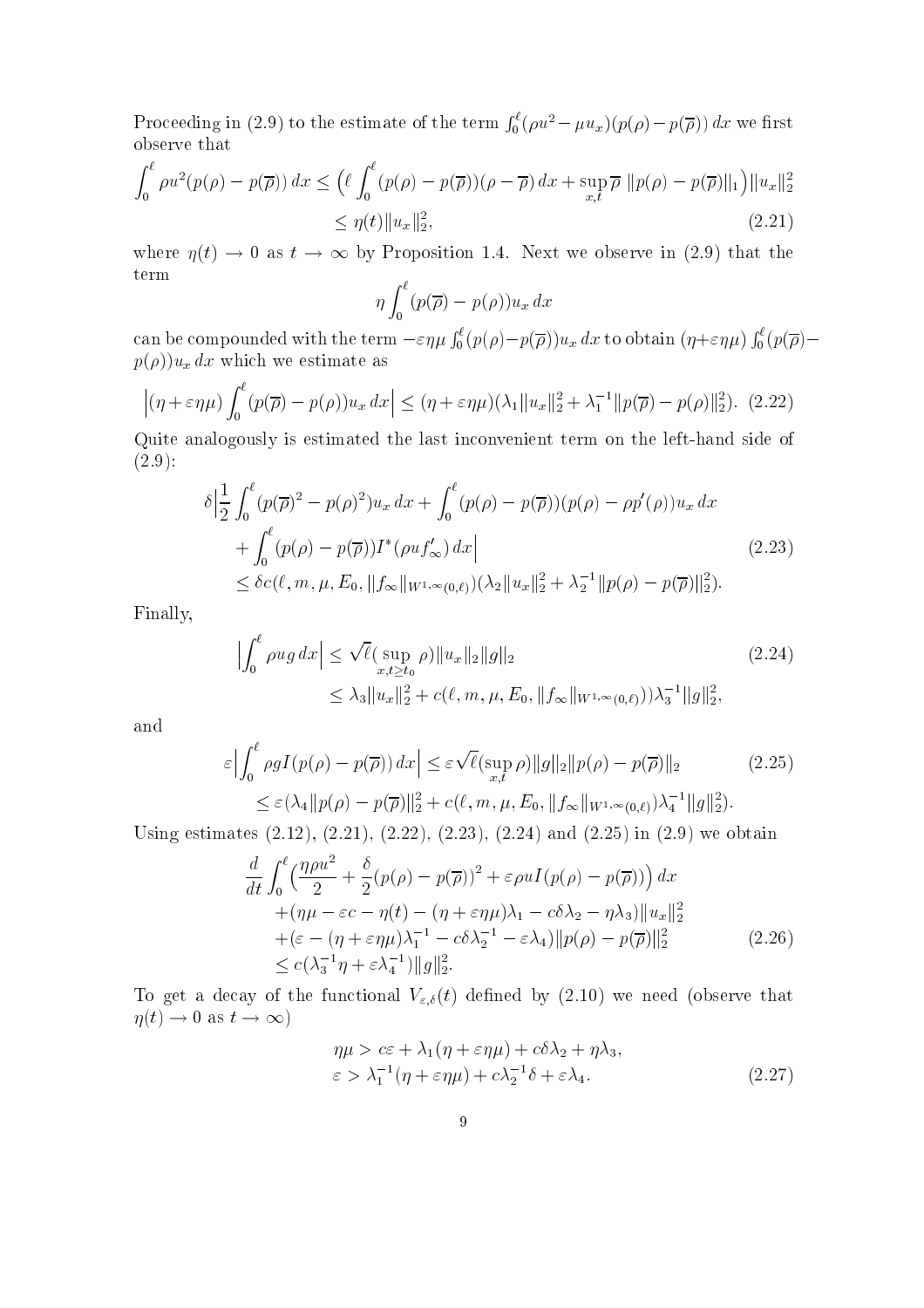Since the parameters  $\lambda_3$ ,  $\lambda_4$  can be chosen independently, so that, for example, sufficiently small, it suffices, instead of  $(2.27)$ , to consider conditions

$$
\eta \mu > c\varepsilon + \lambda_1(\eta + \varepsilon \eta \mu) + c\delta\lambda_2
$$
  

$$
\varepsilon > \lambda_1^{-1}(\eta + \varepsilon \eta \mu) + c\lambda_2^{-1}\delta.
$$
 (2.28)

From (2.10) we get additional conditions for positivity of  $V_{\varepsilon,\delta}(t)$ , namely

$$
\varepsilon \beta \sqrt{\ell m} < \frac{\eta}{2}, \quad \varepsilon \beta^{-1} \sqrt{\ell m} < \frac{\delta}{2}.\tag{2.29}
$$

The choice of  $\beta$  which obeys (2.29) is possible if and only if

$$
4\ell m \varepsilon^2 < \eta \delta. \tag{2.30}
$$

Next, the choice of  $\lambda_1$  satisfying (2.28) is possible if

$$
\varepsilon \lambda_2 > c\delta
$$
 and  $\frac{(\eta + \varepsilon \eta \mu)^2}{\varepsilon - c\delta \lambda_2^{-1}} < \eta \mu - c\varepsilon - c\delta \lambda_2$ .

Now choose

$$
\lambda_2 = 2c\delta \varepsilon^{-1}.\tag{2.31}
$$

Then we have to require

$$
2(\eta + \varepsilon \eta \mu)^2 < \varepsilon (\eta \mu - c\varepsilon - 2c^2 \delta^2 \varepsilon^{-1}).\tag{2.32}
$$

Choose also

$$
\delta = \varepsilon^{3/4}.\tag{2.33}
$$

By (2.30) we have the constraint  $4\ell m \varepsilon^{5/4} < \eta$ .

Then we solve

$$
2(\eta + \varepsilon \eta \mu)^2 < \varepsilon (\eta \mu - c\varepsilon - 2c^2 \sqrt{\varepsilon}).
$$

Choose  $\varepsilon$  so small that  $\eta\mu - c\varepsilon - 2c^2\sqrt{\varepsilon} > \frac{\eta\mu}{2}$ . Then it suffices to require

$$
4\eta(1+\varepsilon\mu)^2 < \varepsilon\mu. \tag{2.34}
$$

Since  $\varepsilon$  may be chosen of order  $\eta$ <sup>-1</sup>, for sumclently small  $\eta$  the last inequality can be satisfied. Then, choosing  $\varepsilon$  so small that (2.30) and (2.34) hold, and other parameters as above, we can achieve that in  $(2.26)$  the coenicients at  $||u_x||_2$  and  $||p(\rho) - p(\rho)||_2$  are positive. Then (2.26) implies

$$
\frac{d}{dt} \int_0^{\ell} \left( \frac{\eta \rho u^2}{2} + \frac{\delta}{2} (p(\rho) - p(\overline{\rho}))^2 + \varepsilon \rho u I(p(\rho) - p(\overline{\rho})) \right) (x, t) dx \n+ a(||u_x||_2^2 + ||p(\rho) - p(\overline{\rho})||_2^2) \le k ||g||_2^2, \quad t \ge t_0
$$
\n(2.35)

with some positive constants  $a, k$  and  $t_0$ .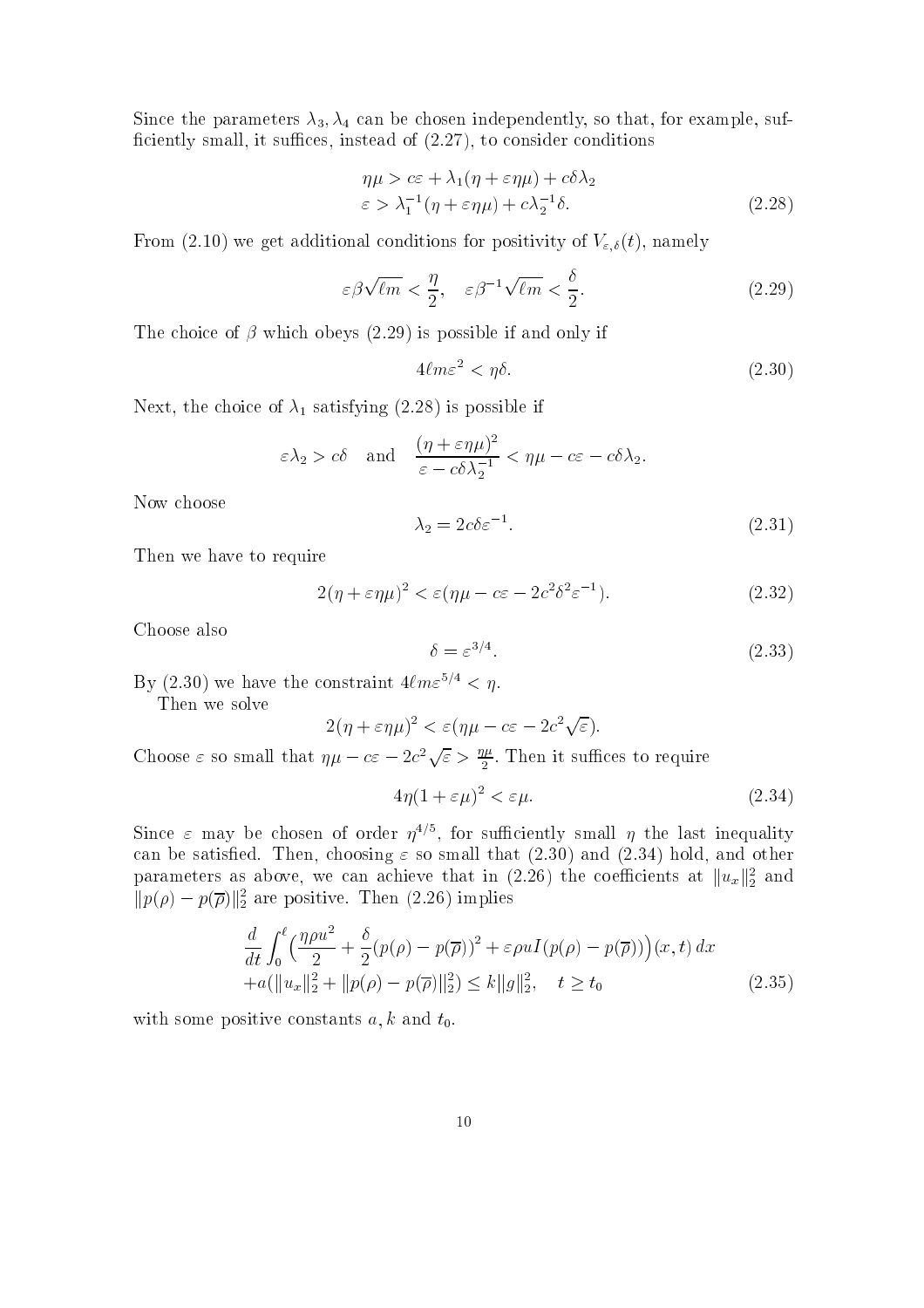Further, we have

$$
V_{\varepsilon,\delta}(t) \equiv \int_0^\ell \left( \frac{\eta \rho u^2}{2} + \frac{\delta}{2} (p(\rho) - p(\overline{\rho}))^2 + \varepsilon \rho u I(p(\rho) - p(\overline{\rho})) \right) dx \qquad (2.36)
$$
  

$$
\leq \frac{\eta m \ell}{2} \|u_x\|_2^2 + \frac{\delta}{2} \|p(\rho) - p(\overline{\rho})\|_2^2 + \varepsilon m \ell \|u_x\|_2 \|p(\rho) - p(\overline{\rho})\|_2
$$
  

$$
\leq \frac{1}{2} (\eta m \ell + \delta + \varepsilon m \ell) (\|u_x\|_2^2 + \|p(\rho) - p(\overline{\rho})\|_2^2).
$$

Putting

$$
\alpha := \frac{2a}{\delta + m\ell(\eta + \varepsilon)}\tag{2.37}
$$

we get from (2.35)

$$
\frac{dV_{\varepsilon,\delta}}{dt}(t) + \alpha V_{\varepsilon,\delta}(t) \le k \|g(t)\|_2^2, \quad t \ge t_0.
$$
\n(2.38)

By integration of  $(2.38)$  over the interval  $(t_0, t)$  we arive at the inequality

$$
V_{\varepsilon,\delta}(t) \le ke^{-\alpha(t-t_0)} \Big( V_{\varepsilon,\delta}(t_0) + \int_{t_0}^t e^{\alpha s} \|g(s)\|_2^2 ds \Big), \quad t \ge t_0 \tag{2.39}
$$

with some constant  $k \geq 1$ . Note, that  $\alpha, k, \varepsilon$  and  $\delta$  are locally bounded functions of  $\mathcal{C}_1$  m;  $\mathcal{C}_2$  and the  $\mathcal{C}_3$  and  $\mathcal{C}_4$  and to  $\mathcal{C}_5$  and  $\mathcal{C}_6$  ( $\mathcal{C}_7$ ) and  $\mathcal{C}_8$  and  $\mathcal{C}_8$  and  $\mathcal{C}_7$  and  $\mathcal{C}_8$  and  $\mathcal{C}_9$  and  $\mathcal{C}_8$  and  $\mathcal{C}_9$  and  $\mathcal{C}_9$  and  $\mathcal{C}_$ arbitrary, since, due to the regularity of the solution,  $(2.39)$  holds on any finite interval  $[0, T_0]$  (the constant k may eventually change). Now we need the following technical lemma.

**Lemma 2.3** Let the set  $\{x \in (0, \ell); \rho_{\infty}(x) = 0\}$  be of measure zero and

$$
\limsup_{r \to 0^+} \int_0^r \frac{dp(s)}{s} \, ds < \infty
$$

Then

$$
\frac{d}{dt} \int_0^\ell \rho \Pi(\rho, \rho_\infty) \, dx = \int_0^\ell (p(\overline{\rho}) - p(\rho)) u_x \, dx. \tag{2.40}
$$

**Proof** Let  $\rho_n = \rho_\infty + \frac{1}{n}$ . Then by (1.10) we have

$$
\frac{d}{dt} \int_0^\ell \rho \Pi(\rho, \rho_n) dx = \int_0^\ell \left( \Pi(\rho, \rho_n) + \rho \frac{p(\rho) - p(\rho_n)}{\rho^2} \right) \rho_t dx
$$
  
\n
$$
= - \int_0^\ell \left( \Pi(\rho, \rho_n) + \frac{p(\rho) - p(\rho_n)}{\rho} \right) (\rho u)_x dx
$$
  
\n
$$
= \int_0^\ell \rho \cdot \left( \Pi(\rho, \rho_n) + \frac{p(\rho) - p(\rho_n)}{\rho} \right)_x \cdot u dx.
$$
\n(2.41)

Further,

$$
\rho \left( \Pi(\rho, \rho_n) + \frac{p(\rho) - p(\rho_n)}{\rho} \right)_x \tag{2.42}
$$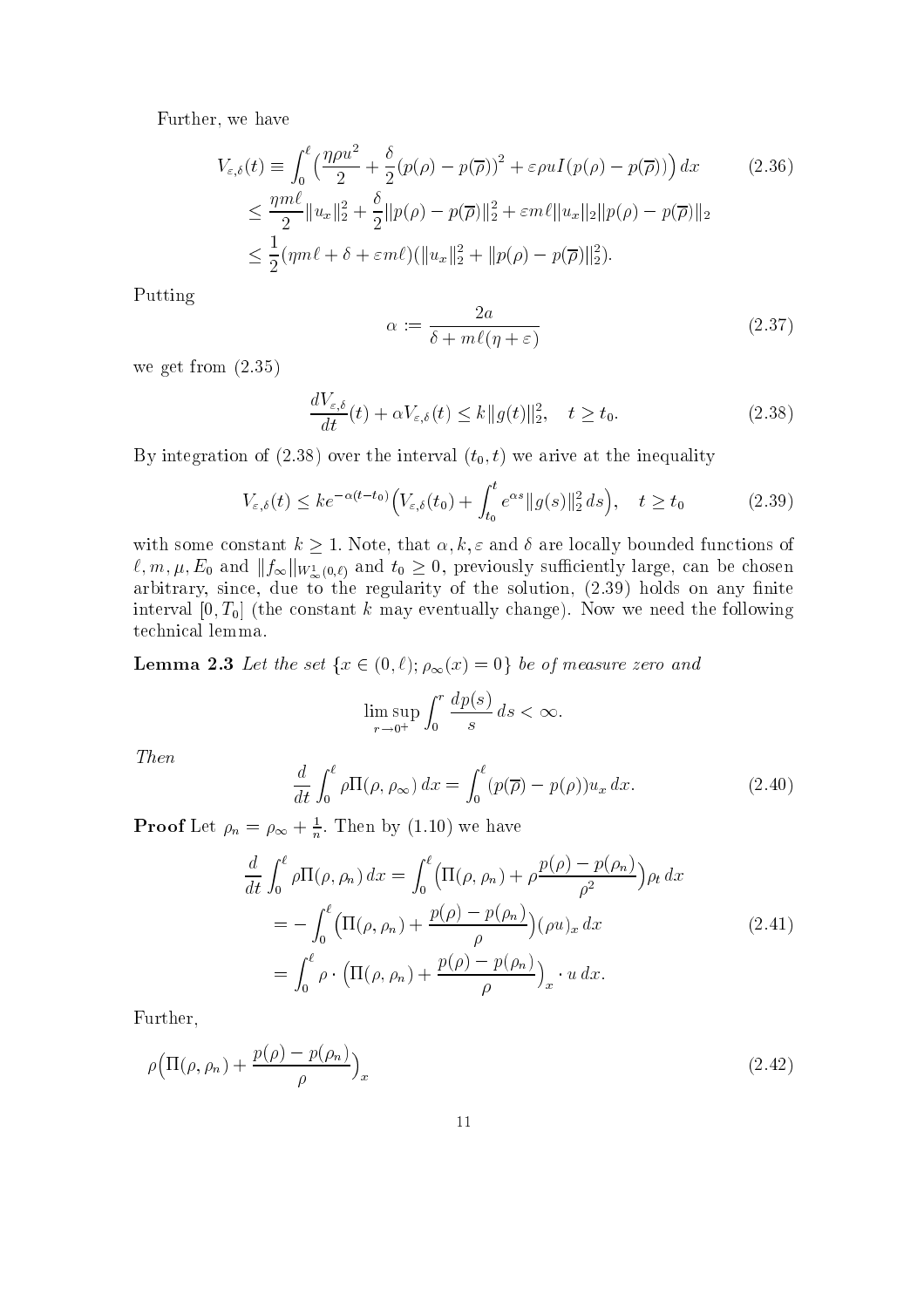$$
= \rho \Big( \frac{p(\rho) - p(\rho_n)}{\rho^2} \rho_x - \int_{\rho_n}^{\rho} \frac{p(\rho_n)_x}{\sigma^2} d\sigma + \frac{p(\rho)_x - p(\rho_n)_x}{\rho} - \frac{p(\rho) - p(\rho_n)}{\rho^2} \rho_x \Big) = \rho p(\rho_n)_x \Big( \frac{1}{\rho} - \frac{1}{\rho_n} \Big) + p(\rho)_x - p(\rho_n)_x = p(\rho)_x - \frac{\rho}{\rho_n} p(\rho_n)_x = p(\rho)_x - \rho \pi(\rho_n)_x,
$$

 $\cdots$  =  $\cdots$   $\cdots$   $\cdots$   $\cdots$ <sup>R</sup> <sup>r</sup>  $\frac{p(s)}{s}$  ds. Since  $\{\rho_{\infty} > 0\}$  is an open set, we can write it in the form  $\{x_i\}$  , and  $\{y_i\}$  , where  $\{x_i\}$  is contracted that is contracted that  $\{y_i\}$  ,  $\{y_i\}$  ,  $\{y_i\}$  , as soon as soon as  $a_j, b_k \in (0, \ell)$ . Let  $\varphi \in C^\infty(0, \ell), \varphi(0) = \varphi(\ell) = 0$ . Then

$$
\int_0^\ell \pi(\rho_n)_x \rho \varphi \, dx = -\int_0^\ell \pi(\rho_n)(\rho \varphi)_x \, dx \to -\int_0^\ell \pi(\rho_\infty)(\rho \varphi)_x \, dx
$$
  
= 
$$
-\sum_{j\in S} \int_{a_j}^{b_j} \pi(\rho_\infty)(\rho \varphi)_x \, dx = \sum_{j\in S} \int_{a_j}^{b_j} \pi(\rho_\infty)_x \rho \varphi \, dx = \sum_{j\in S} \int_{a_j}^{b_j} \frac{p(\rho_\infty)_x}{\rho_\infty} \rho \varphi \, dx
$$
  
= 
$$
\int_{\rho_\infty > 0} \rho f \varphi \, dx = \int_0^\ell \rho f \varphi \, dx.
$$

The result immediately follows.  $\Box$ 

By  $(2.40)$  and  $(2.39)$  we have

$$
\left| \frac{d}{dt} \int_0^{\ell} \rho \Pi(\rho, \rho_{\infty}) dx \right| \leq \|u_x\|_2 \|p(\overline{\rho}) - p(\rho)\|_2 \tag{2.43}
$$
\n
$$
\leq \frac{2}{\delta} \|u_x\|_2 e^{\frac{-\alpha}{2}(t-t_0)} \left(V_{\varepsilon,\delta}(t_0) + k \int_{t_0}^t e^{\alpha s} \|g(s)\|_2^2 ds\right)^{1/2}, \quad t \geq t_0.
$$

Since by  $(1.25)$ ,

$$
\lim_{t \to \infty} \int_0^\ell \rho(x, t) \Pi(\rho(x, t), \rho_\infty(x)) dx = \int_0^\ell \rho_\infty(x) \Pi(\rho_\infty(x), \rho_\infty(x)) dx = 0,
$$
 (2.44)

we find

$$
\int_{0}^{\ell} \rho(t) \Pi(\rho(t), \rho_{\infty}) dx - \int_{0}^{\ell} \rho(s) \Pi(\rho(s), \rho_{\infty}) dx \qquad (2.45)
$$
\n
$$
= -\int_{t}^{s} \frac{d}{d\tau} \int_{0}^{\ell} \rho(\tau) \Pi(\rho(\tau), \rho_{\infty}) dx d\tau \leq \int_{t}^{s} \left| \frac{d}{d\tau} \int_{0}^{\ell} \rho(\tau) \Pi(\rho(\tau), \rho_{\infty}) dx \right| d\tau
$$
\n
$$
\leq \frac{2\sqrt{k}}{\delta} \int_{t}^{s} \|u_{x}(\tau)\|_{2} e^{-\frac{\alpha}{2}(\tau - t_{0})} \left(V_{\varepsilon, \delta}(t_{0}) + \int_{t_{0}}^{\tau} e^{\alpha \sigma} \|g(\sigma)\|_{2}^{2} d\sigma\right)^{1/2} d\tau
$$
\n
$$
\leq \frac{2\sqrt{k}}{\delta} \left(\int_{t}^{s} \|u_{x}(\tau)\|_{2}^{2} d\tau\right)^{1/2} \left[\int_{t}^{s} e^{-\alpha(\tau - t_{0})} \left(V_{\varepsilon, \delta}(t_{0}) + \int_{t_{0}}^{\tau} e^{\alpha \sigma} \|g(\sigma)\|_{2}^{2} d\sigma\right) d\tau\right]^{1/2}
$$
\n
$$
= \frac{2\sqrt{k}}{\delta} \left(\int_{t}^{s} \|u_{x}(\tau)\|_{2}^{2} d\tau\right)^{1/2} \left\{-\frac{1}{\alpha} \left[\varepsilon^{-\alpha(\tau - t_{0})} \int_{t_{0}}^{\tau} e^{\alpha \sigma} \|g(\sigma)\|_{2}^{2} d\sigma\right]_{\tau = t}^{s}
$$
\n
$$
+ \frac{V(t_{0})}{\alpha} \left(e^{-\alpha(t - t_{0})} - e^{-\alpha(s - t_{0})}\right) + \frac{1}{\alpha} \int_{t}^{s} e^{-\alpha(\tau - t_{0})} e^{\alpha \tau} \|g(\tau)\|_{2}^{2} d\tau\right\}
$$
\n
$$
\leq \frac{2\sqrt{k}}{\delta} \left(\int_{t}^{\infty} \|u_{x}(\tau)\|_{2}^{2} d\tau\right)^{1/2} \left\{\frac{1}{\alpha} e^{-\alpha(t -
$$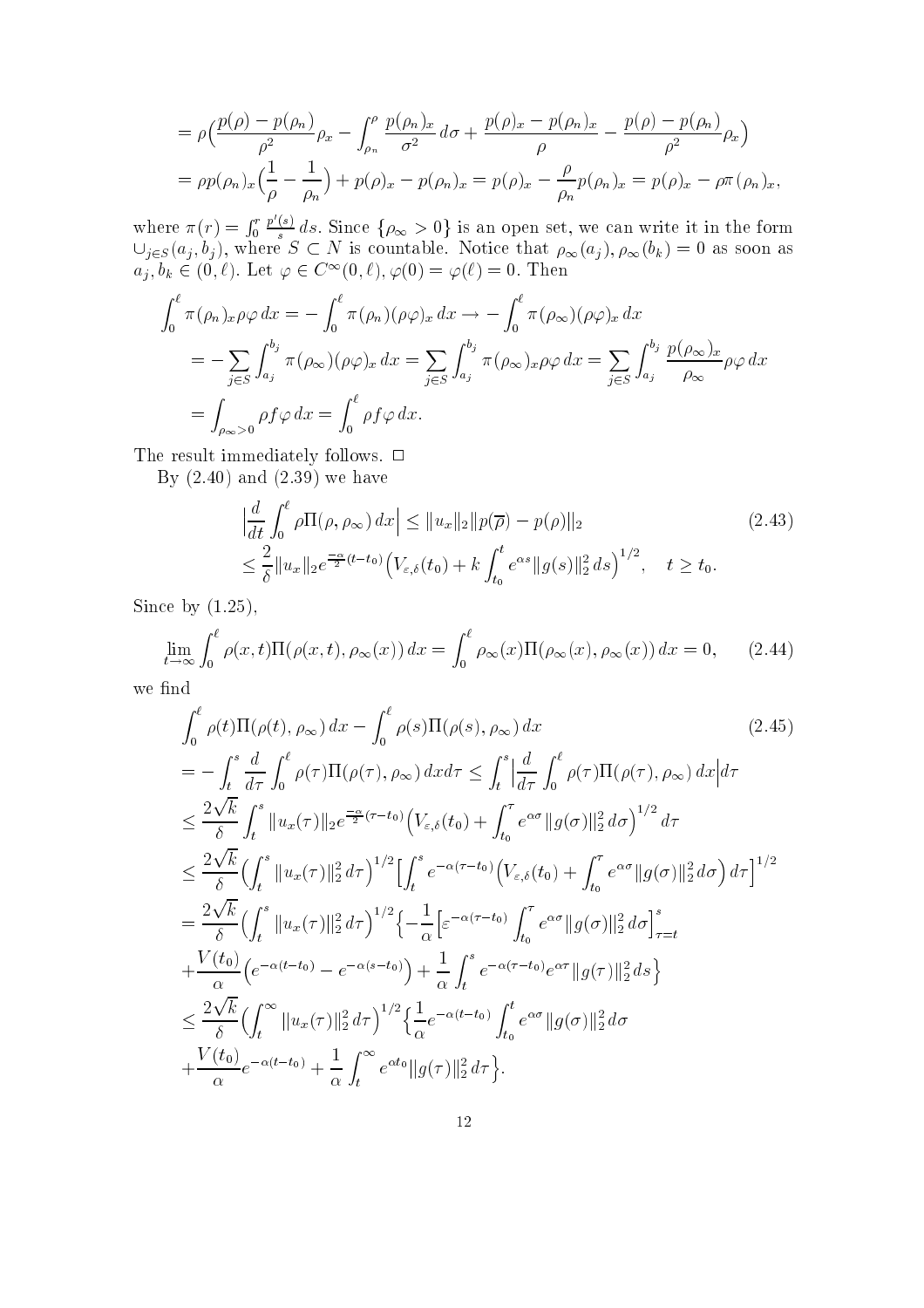Sending  $s \to \infty$  and using (2.44) we obtain

$$
\int_{0}^{\ell} \rho(t) \Pi(\rho(t), \rho_{\infty}) dx
$$
\n
$$
\leq \kappa(t_0, \ell, m, \mu, E_0, \|f_{\infty}\|_{W^{1,\infty}(0,\ell)}) \Big[ e^{-\alpha(t-t_0)} \Big( 1 + \int_{t_0}^{t} e^{\alpha \sigma} \|g(\sigma)\|_{2}^{2} d\sigma \Big)
$$
\n
$$
+ \int_{t}^{\infty} \|g(\sigma)\|_{2}^{2} d\tau \Big].
$$
\n(2.46)

By  $(2.10)$  and  $(2.39)$  we also have

$$
\int_{0}^{t} \left(\rho u^{2} + (p(\rho) - p(\overline{\rho}))^{2}\right)(x, t) dx \le a_{0} V_{\varepsilon, \delta}(t)
$$
\n
$$
\le a_{0} e^{-\alpha(t - t_{0})} \left(V_{\varepsilon, \delta}(t_{0}) + k \int_{t_{0}}^{t} e^{\alpha s} \|g(s)\|_{2}^{2} ds\right)
$$
\n
$$
\le a_{1} e^{-\alpha(t - t_{0})} \left[\int_{0}^{t} \left(\rho u^{2} + (p(\rho) - p(\overline{\rho}))^{2}\right)(x, t_{0}) dx + \int_{t_{0}}^{t} e^{\alpha s} \|g(s)\|_{2}^{2} ds\right]
$$
\n(2.47)

with constants  $a_j = a_j(\ell, m, \mu, E_0, ||f_\infty||_{W^{1,\infty}(0,\ell)}), j = 0, 1$ . This together with (2.46) yields

$$
\int_{0}^{t} \left(\rho u^{2} + \rho \Pi(\rho, \rho_{\infty}) + (p(\rho) - p(\overline{\rho}))^{2}\right)(x, t) dx
$$
\n
$$
\leq K(t_{0}, \ell, m, \mu, E_{0}, \|f_{\infty}\|_{W^{1, \infty}(0, \ell)}) \Big\{ e^{-\alpha(t - t_{0})} \Big[1 + \int_{t_{0}}^{t} e^{\alpha s} \|g(s)\|_{2}^{2} ds\Big] + \int_{t}^{\infty} \|g(\sigma)\|_{2}^{2} d\tau \Big\}
$$
\n(2.49)

The estimate (2.48) in combination with Lemma 1.6 yields the desired estimate  $(1.18)$ .  $\Box$ 

**Remark 2.4** Let us note that since  $\lim_{t\to\infty} \int_0^t e^{-\alpha(t-s)} G(s) ds = 0$  for all  $G \in$  $L^1(R^+)$  with  $\alpha > 0$  and  $1 \le q \le \infty$ , the right-hand side of (2.48) tends to zero as  $t \to \infty$ , if, moreover,  $\|e\|g(x,t)\|_{L^2(Q)} \leq N$  with some  $v \in (0,\alpha)$  (for example, y  $\mathbf{u}$  . Then the decay rate is exponential, i.e., i.e., i.e., i.e., i.e., i.e., i.e., i.e., i.e., i.e., i.e., i.e., i.e., i.e., i.e., i.e., i.e., i.e., i.e., i.e., i.e., i.e., i.e., i.e., i.e., i.e., i.e., i.e., i.e.,

$$
\int_0^\ell \left(\rho u^2 + \rho \Pi(\rho, \rho_\infty) + |\rho - \rho_\infty|^\beta + \|p(\rho) - p(\overline{\rho})\|_2^2\right) dx \le k(N)e^{-bt}, \quad t \ge 0. \quad \Box
$$

#### Acknowledgements

The research was supported by the University of Sud, Toulon Var, by the Grant Agency of the Czech Republic (grant No. 201/05/0005) and by the Academy of Sciences of the Czech Republic, Institutional Research Plan No. AVOZ1090503.

### References

[1] **R.Erban**, On the static-limit solutions to the Navier-Stokes equations of compressible flow, J. Math Fluid Mech. 3, 393-408 (2001).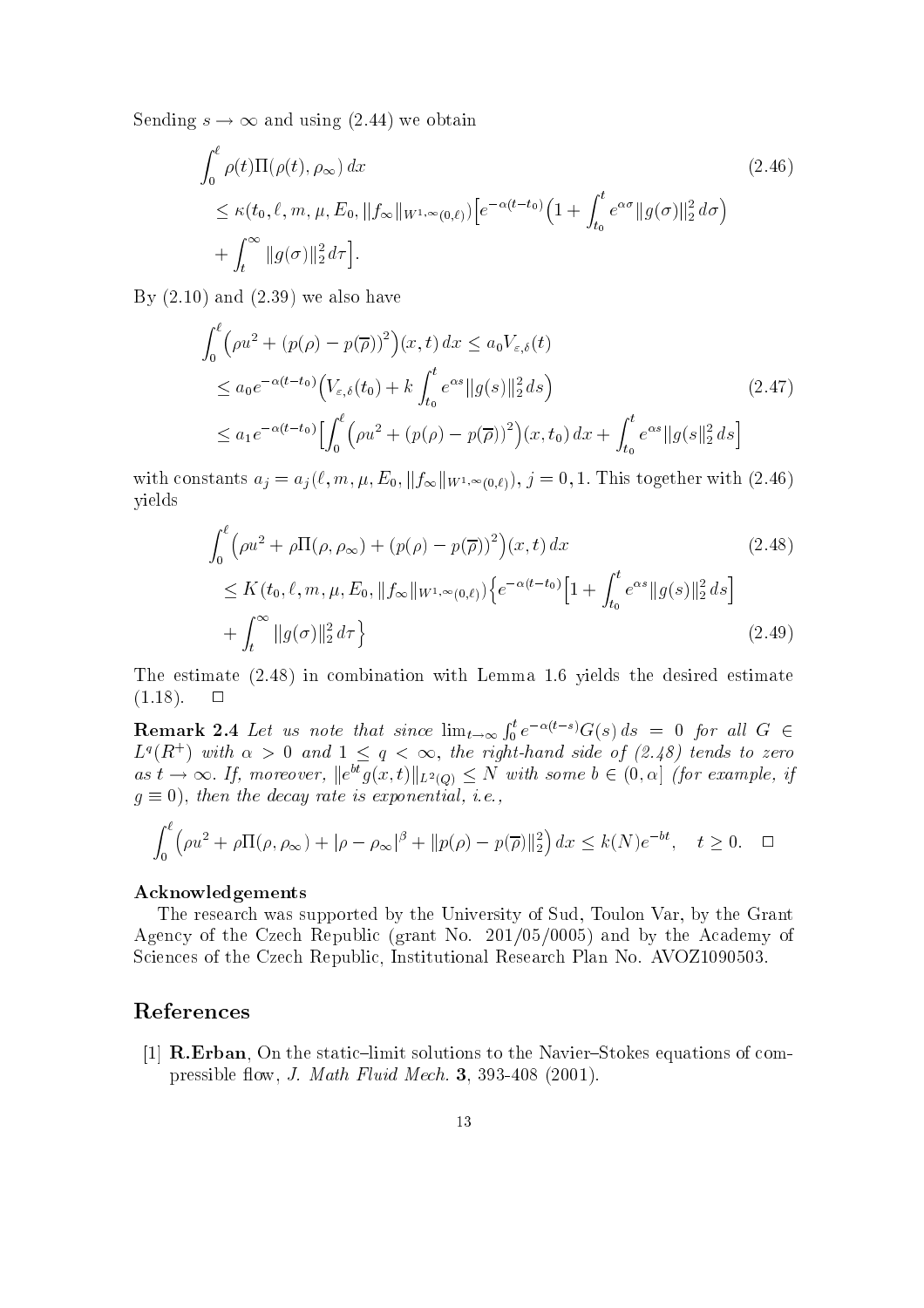- [2] E.Feireisl, H.Petzeltová, On the zero-velocity-limit of solutions to the Navier-Stokes equations of compressible flow, *Manuscr. Math.* **97** 109 – 116 (1998).
- [3] A.Matsumura, S.Yanagi, Uniform boundedness of the solutions for a onedimensional isentropic model system of a compressible viscous gas, Commun. Math. Phys. **175** 259-274 (1996).
- [4] A.Novotný and I.Straškraba, Stabilization of solutions to compressible Navier-Stokes equations, *J. Kyoto Univ.*  $40(2)$  217-245 (2000).
- [5] A.Novotný and I.Straškraba, Introduction to the Mathematical Theory of Compressible Flow, Oxford University Press Oxford 2003.
- [6] I.Straskraba, Asymptotic development of vacuums for 1-d Navier-Stokes equations of compressible flow, *Nonlinear World* **3** 519-535 (1996).
- [7] I.Straskraba, Large time behaviour of solutions to compressible Navier-Stokes equations, In: Navier-Stokes equations: theory and numerical methods (R.Salvi, ed.), Pitman Res. Notes in Math. Ser. 388 125-138 Longman (1998).
- [8] I.Straskraba, A.Valli, Asymptotic behaviour of the density for onedimensional Navier-Stokes equations, Manuscr. Math. 62 401-416 (1988).
- [9] I.Straskraba, A.A.Zlotnik, On a decay rate for 1D-viscous compressible barotropic fluid equations, *J. Evolution Equations* 2 69-96 (2002).
- [10] I.Straškraba, A.A.Zlotnik, Global properties of solutions to 1D-viscous compressible barotropic fluid equations with density dependent viscosity, Zeitschrift für angewandte Math. und Phys. 54, 593-607 (2003).
- [11] I.Straškraba, A.A.Zlotnik, Global behavior of  $1d$ -viscous compressible barotropic fluid with a free boundary and large data, J. Math. Fluid Mech. 5, 119-143 (2003) & 6, 249-250 (2004).
- $[12]$  **A.A.Zlotnik**, Global behavior of 1–D viscous compressible barotropic flows with free boundary and selfgravitation, *Math. Methods in the Applied Sciences* 26, 671-690 (2003).

Mathematiques Mathematical Institute Universite du Sud Toulon{Var Academy of Sciences BP 132, 83957 La Garde France Czech Republic E-mail: penel@univ-tln.fr strask@math.cas.cz

Zitná 25. 115 67 Praha 1